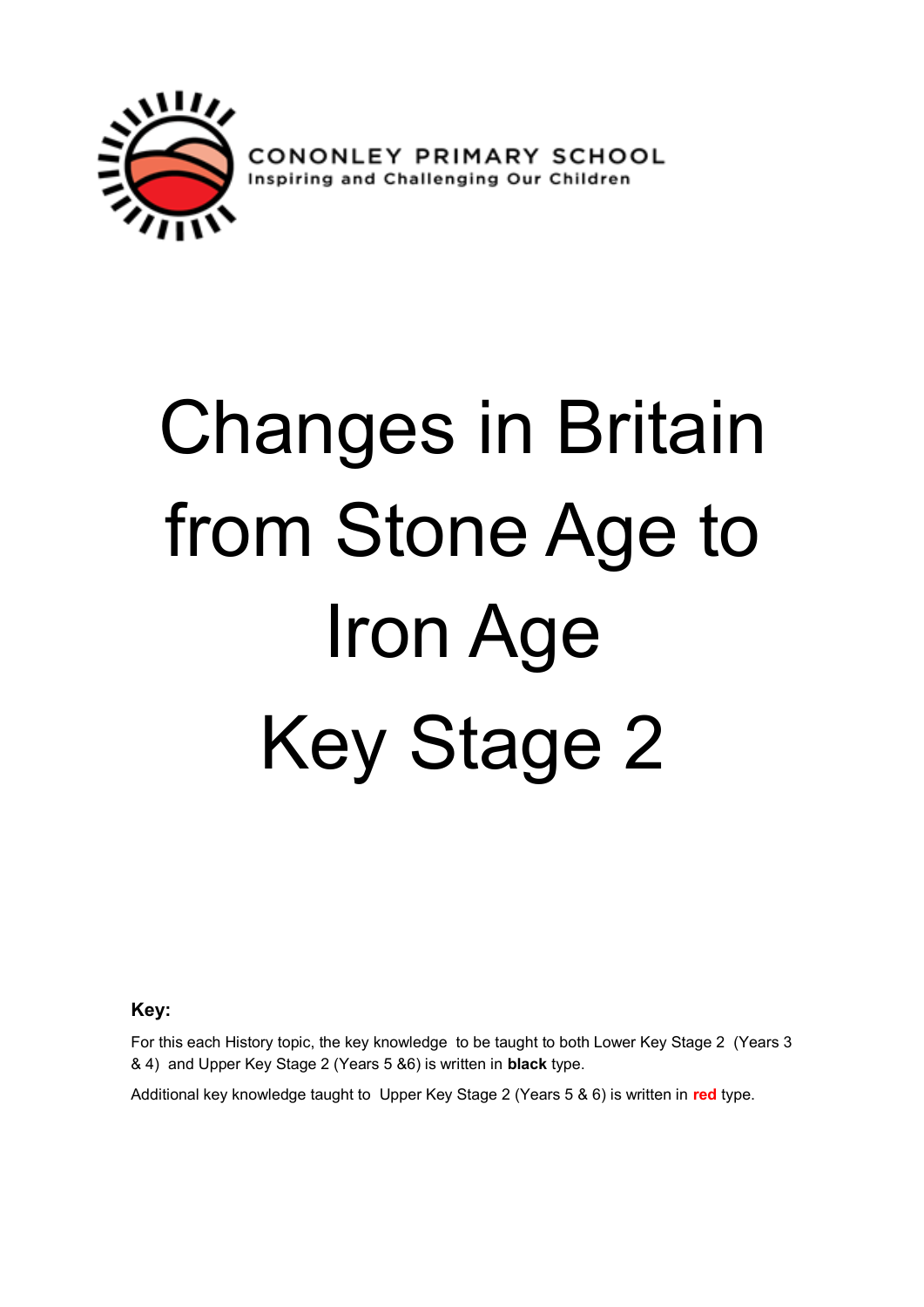#### **Background**

The story of prehistoric Britain began when the first humans arrived in Britain. It ended when the Romans conquered the ancient Britons and Britain became part of the **Roman Empire**. The earliest humans were huntergathers. They survived by hunting animals and finding food to eat. Then, very gradually people learned new skills. First they learned to **herd animals** and **grow crops**. Later they discovered the secrets of making **bronze** and **iron**. Prehistoric people couldn't read or write, but they were **astonishing builders**. Their tombs, forts and monuments have survived for thousands of years.

| All dates below<br>are approximate                                     | All dates below are approximate                                                                                                                                                                                                                                |
|------------------------------------------------------------------------|----------------------------------------------------------------------------------------------------------------------------------------------------------------------------------------------------------------------------------------------------------------|
| <b>Stone Age:</b><br>Paleolithic 10,000<br><b>BC/BCE</b> and<br>before | 800,000 BC/BCE - Earliest footprints in<br><b>Britain</b><br>10,000 BC/BCE- End of the last Ice Age                                                                                                                                                            |
| <b>Mesolithic</b><br>10,000 BC/BCE to<br>4000 BC/BCE                   | 4000 BC/BCE - Stone Age people<br>began to farm for food, rather than just<br>hunting and gathering.                                                                                                                                                           |
| <b>Neolithic</b><br>4000 BC/BCE to<br>2300 BC/BCE                      | 3000 BC/BCE - Stonehenge started<br>3000 BC/BCE - Skara Brae built                                                                                                                                                                                             |
| <b>Bronze Age:</b><br>2300 BC/BCE to<br>800 BC/BCE                     | 2300 BC/BCE – people began to work<br>with bronze<br>1600 BC/BCE - Stonehenge<br>abandoned<br>1500 BC/BCE- People lived in villages<br>and had farms with livestock and crops.<br>1200 BC/BCE- Hill forts were built for<br>protection from unfriendly tribes. |
| Iron Age:<br>800 BC/BCE to<br>43 AD/CE                                 | 800 BC/BCE - people began to work<br>with iron<br>120 BC/BCE - the first coins were<br>introduced from Europe<br>54 BC/BCE- the first Roman Invasion<br>(Julius Caesar)<br>43 AD/CE - the second Roman<br>Invasion (Claudius)                                  |

#### **Key Themes and terms which run through our history curriculum**

**Archeology / archeologist –** the study of history by digging in different historic sites and studying what is found/ someone who digs up the remains of old societies

**Culture** –shared behaviour such as diet, language, clothing, tools, music, arts, customs, beliefs, and religion, which are shared by a group of people or society

**Immigration, immigrant** – people who move to a different country and live there permanently.

**Migration** – leaving an area or country to live somewhere else

**Settlers** – a person, or group of people, who have arrived in a different area or country to set up home there and use the land.

**Society** – people living together in organised communities

**Trade -** is the activity of buying, selling, or exchanging goods or services between people, businesses, or countries

| <b>Key Places (Chronological)</b> |                                                                                                                                                                   |  |  |
|-----------------------------------|-------------------------------------------------------------------------------------------------------------------------------------------------------------------|--|--|
| Lascaux                           | Place in the Dordogne, France, where<br>cave paintings have been discovered,<br>dating from the Paleolithic period. They<br>are estimated to be 20,000 years old. |  |  |
| <b>Star Carr</b>                  | Important archeological site inYorkshire<br>dating from the Mesolithic period                                                                                     |  |  |
| <b>Skara Brae</b>                 | Neolithic settlement in the Orkney Is-<br>lands                                                                                                                   |  |  |
| Stonehenge                        | Neolithic stone circle in Wiltshire                                                                                                                               |  |  |
| <b>Must Farm</b>                  | A Bronze Age settlement in<br>Cambridgeshire                                                                                                                      |  |  |
| <b>Danebury</b>                   | An Iron age hill fort in Hampshire                                                                                                                                |  |  |
| <b>Maiden Castle</b>              | An iron age hill fort in Dorchester                                                                                                                               |  |  |

#### **Key People (Chronological)**

**The Amesbury Archer** – visitor from the Alps who was buried near Stonehenge c2300 BC/ **BCE** 

**Wetwang tribal Queen –** buried with a spectacular chariot in Yorkshire c200 BC/BCE

**Lindow Man –**sacrificed in a religious ceremony and placed in a bog in Cheshire c 40 BC/BCE.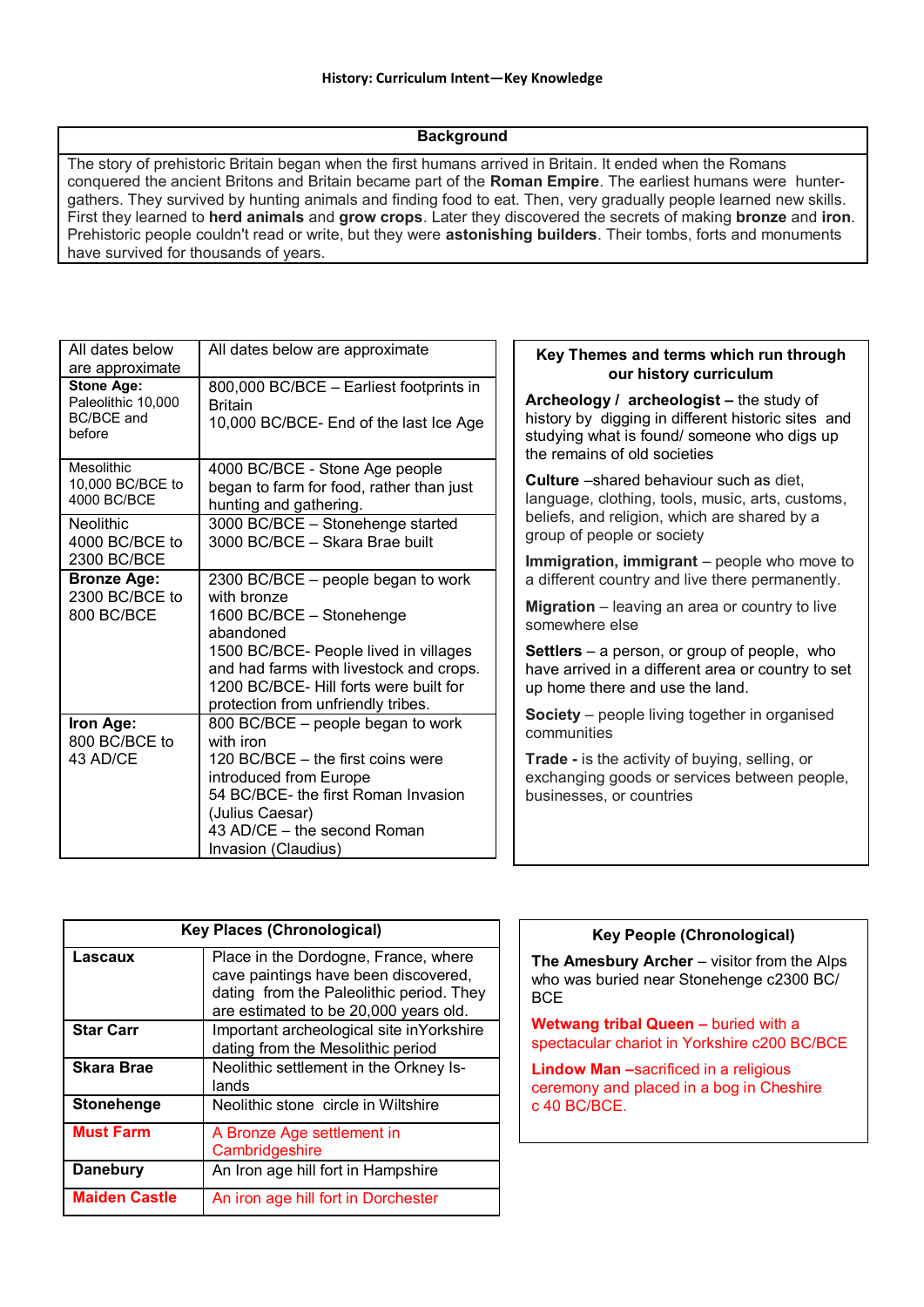## **Curriculum Intent: Key Lines of Enquiry**

| Key line of enquiry 1:                                                                                                                                                                                                                                                                                                                                                                                                                                                                                                                                                                                                                                                                                                                                                                                                      | Key line of enquiry 2:                                                                                                                                                                                                                                                                                                                                                                                                                                                                                                                                                                                               | Key line of enquiry 3:                                                                                                                                                                                                                                                                                                                                                                                                                                                                                                                                                                                                                                                                                                                                                                                                                                                                                                                                                                                                                                |
|-----------------------------------------------------------------------------------------------------------------------------------------------------------------------------------------------------------------------------------------------------------------------------------------------------------------------------------------------------------------------------------------------------------------------------------------------------------------------------------------------------------------------------------------------------------------------------------------------------------------------------------------------------------------------------------------------------------------------------------------------------------------------------------------------------------------------------|----------------------------------------------------------------------------------------------------------------------------------------------------------------------------------------------------------------------------------------------------------------------------------------------------------------------------------------------------------------------------------------------------------------------------------------------------------------------------------------------------------------------------------------------------------------------------------------------------------------------|-------------------------------------------------------------------------------------------------------------------------------------------------------------------------------------------------------------------------------------------------------------------------------------------------------------------------------------------------------------------------------------------------------------------------------------------------------------------------------------------------------------------------------------------------------------------------------------------------------------------------------------------------------------------------------------------------------------------------------------------------------------------------------------------------------------------------------------------------------------------------------------------------------------------------------------------------------------------------------------------------------------------------------------------------------|
| What was pre-historic Britain<br>like?<br>We will learn about:<br>The names of the three 'ages' in<br>pre-historic Britain - Stone Age,<br>Bronze Age and Iron Age.<br>How we know about life in<br>pre-historic Britain when there<br>are no written records.<br>The climate changes in<br>٠<br>Pre-historic Britain before<br>10,000BCE Year 5 & 6 to study<br>in greater depth using a range<br>of evidence<br>The animals which could be<br>found in pre-historic Britain<br>Pre-historic remains in the<br>Craven area.                                                                                                                                                                                                                                                                                                | Were Stone Age people just simple<br>hunter-gatherers? (Paleolithic and<br><b>Mesolithic)</b><br>We will learn about:<br>How early Stone Age people<br>$\bullet$<br>found food to eat (hunter<br>gatherers) and the tools they<br>used<br>How Stone Age people moved<br>٠<br>around to find food, not settling in<br>one place for long. Some used<br>caves for shelter. Some created<br>'tents' using branches and animal<br>skins.<br>Evidence that they were<br>$\bullet$<br>interested in more than just food<br>and shelter by examining the<br>Lascaux Cave Paintings and<br>findings at Star Carr, Yorkshire. | How much did life change for<br>Stone Age people when they<br>started to farm? (Neolithic)<br>We will learn about:<br>How Stone Age people gradually<br>$\bullet$<br>began to set up farms, grow their<br>own crops and keep animals.<br>How this meant that they began<br>$\bullet$<br>to live in permanent settlements,<br>rather than living a nomadic life<br>style.<br>How clothes and diet changed<br>$\bullet$<br>$\bullet$<br>Skara Brae and what it tells us<br>about life in the Neolithic period.<br>Year 5 &6: in depth study of<br>$\bullet$<br><b>Skara Brae</b><br>Why the Neolithic people built<br>$\bullet$<br>stone circles, including Stone<br>henge, long barrows and<br>gravemounds<br>The technology available to the<br>$\bullet$<br>Neolithic people which enabled                                                                                                                                                                                                                                                           |
| <b>Key Vocabulary</b>                                                                                                                                                                                                                                                                                                                                                                                                                                                                                                                                                                                                                                                                                                                                                                                                       | <b>Key Vocabulary</b>                                                                                                                                                                                                                                                                                                                                                                                                                                                                                                                                                                                                | them to build.<br><b>Key Vocabulary</b>                                                                                                                                                                                                                                                                                                                                                                                                                                                                                                                                                                                                                                                                                                                                                                                                                                                                                                                                                                                                               |
| Ice age- An ice age is a time when<br>thick ice sheets called glaciers cover<br>huge areas of land. An ice age may last<br>for millions of years and can cause big<br>changes to Earth's surface. Ice<br>ages have happened a number of times<br>throughout Earth's history.<br><b>Mesolithic-The Mesolithic was a</b><br>period in the development<br>of human technology between<br>the Paleolithic and Neolithic periods of<br>the Stone Age.<br>Neolithic-The neolithic is the<br>youngest part of the Stone Age. The<br>neolithic period is the time<br>when farming was invented and when<br>people started caring for animals, such<br>as cows, sheep and pigs.<br>Paleolithic- The Paleolithic Age covers<br>the period from when stone tools were<br>first used by humans at to the<br>beginning of the Stone Age. | Flint - a very hard type of rock used by<br>humans to make tools in the Stone Age.<br>Hunter-gatherer - a member of a<br>culture in which people hunt animals<br>and look for plants to eat instead of<br>growing crops and raising animals.<br>Nomadic - a culture in which people<br>have no permanent home but move<br>from place to place usually in search of<br>food or to graze livestock.<br>Settlement -a place where a group of<br>people have chosen to build permanent<br>homes and live together in a community.                                                                                        | Domesticated (animals) - an animal<br>that is not wild and is kept as a pet or<br>to produce food<br>Long barrow - a prehistoric<br>monument dating to the early Neolithic<br>period. They are rectangular or<br>trapezoidal shaped or earth mounds. It<br>is thought that they are burial grounds.<br>Settlement -a place where a group of<br>people have chosen to build permanent<br>homes and live together in a community<br>Skara Brae - Skara Brae is a Neolithic<br>Age site, consisting of ten stone<br>structures, near the Bay of<br>Skaill, Orkney, Scotland.<br>Stone circle - a circle of standing<br>stones made by humans during<br>prehistoric times. No-one knows exactly<br>why they were constructed, but they are<br>thought to have links with geometry and<br>astronomy.<br>Stonehenge - is a circular group of<br>huge stone blocks in southern England<br>built between 5,000 and 3,500 years<br>ago. No one knows for sure<br>why Stonehenge was built. Many<br>scholars think that it was a place of<br>religious worship. |